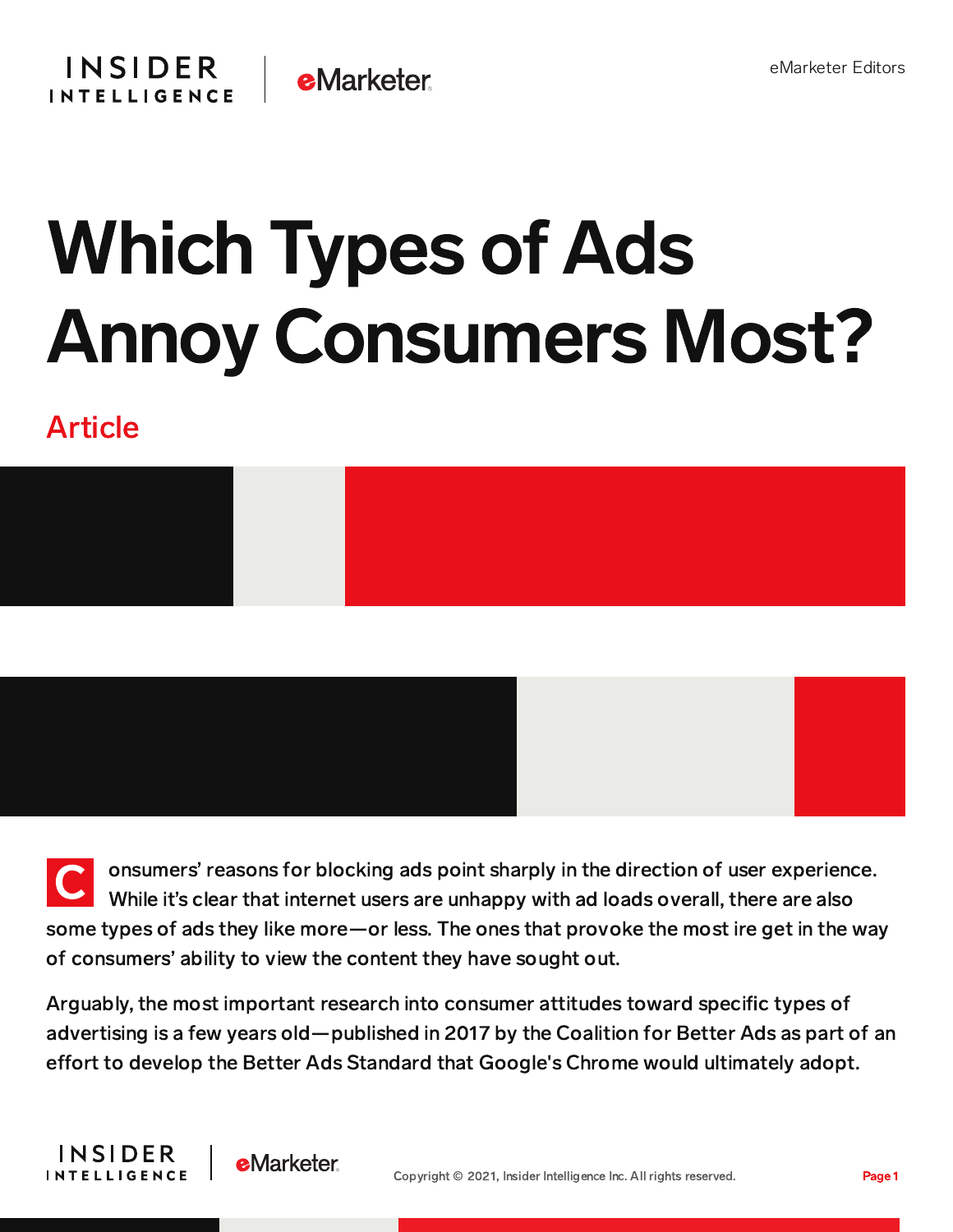That research found that desktop users least preferred pop-up ads, autoplay videos with sound, prestitial ads with a countdown and large sticky ads. On mobile, users least preferred pop-ups, prestitials, pages with more than 30% ad density, flashing animation, poststitial ads with a countdown, full-screen scrollover ads, large sticky ads and autoplay videos with sound. These types of ads do not meet the Better Ads Standard, and pages with these types of ads risk Chrome blocking all their ads.

"Chrome is the world's leading web browser, so these standards are effectively the baseline for what types of ad experiences publishers can offer," said Nicole Perrin, eMarketer principal analyst. "But they do still allow for some interruptive formats as well as slow page load times."

More recently, we commissioned customer experience analytics firm Bizrate Insights to survey its panel of US digital buyers about their ad avoidance habits and the types of ads they found useful or annoying.

Here, we should note that the panel is not representative of all US internet users; more than half of respondents said they used an ad blocker as of the July 2019 survey, and respondents also skewed older, female and affluent. Still, there's no reason not to think this group's opinion of specific ad types isn't representative of groups that are relatively likely to block ads.

The survey found that about two-thirds of US digital buyers thought autoplay video ads with sound were annoying, making them the most annoying type of online ad. Autoplay videos without sound, which irked 55.0% of respondents, was No. 2. Perhaps surprisingly, the thirdleading response was audio ads on music streaming services or podcasts. Almost half of respondents said they found them annoying.



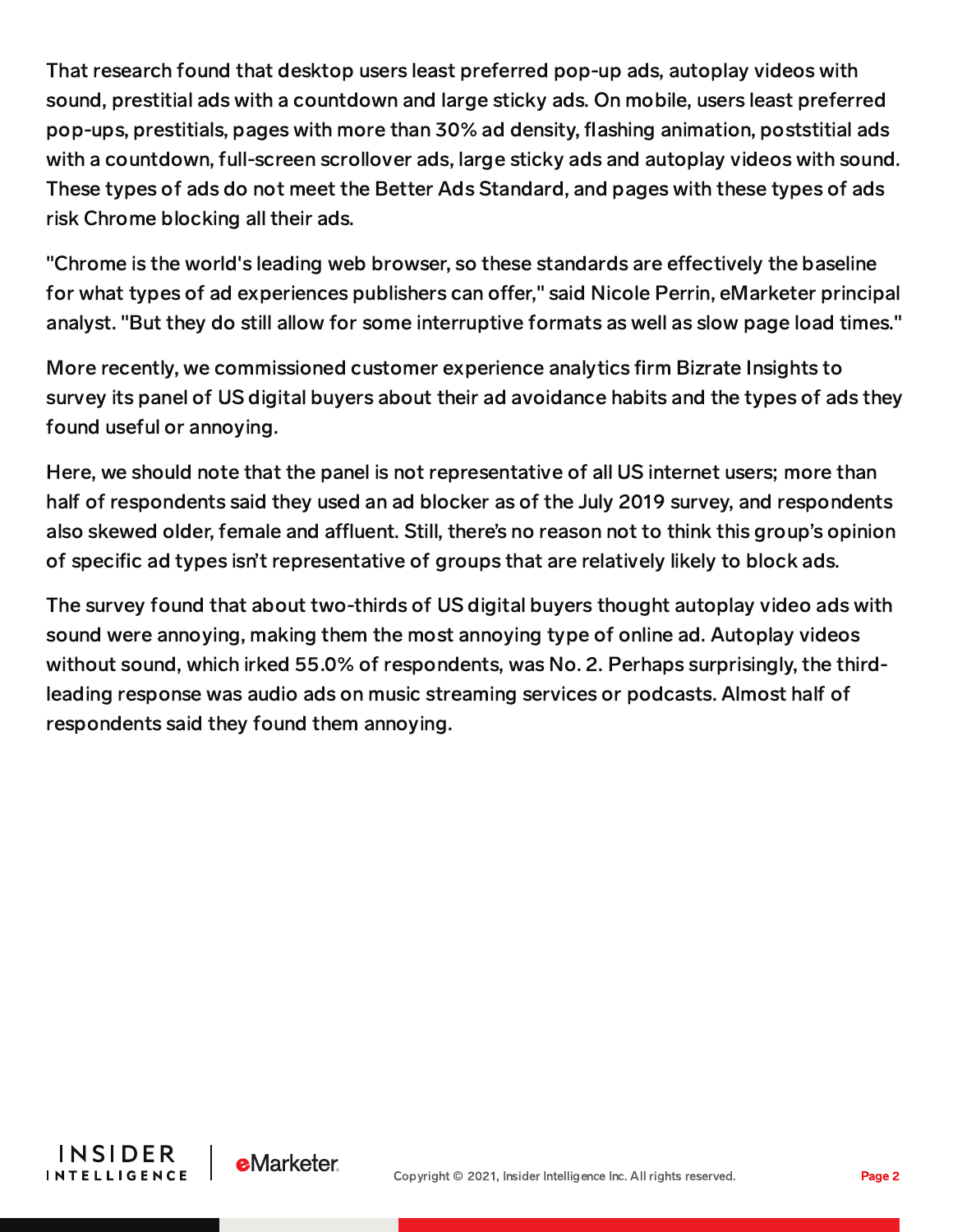| <b>Which Types of Digital Ads Do US Internet Users</b><br><b>Consider Annoying?</b>                                                                                           |
|-------------------------------------------------------------------------------------------------------------------------------------------------------------------------------|
| % of respondents, July 2019                                                                                                                                                   |
| Video ads that play automatically on websites with sound<br>66.7%                                                                                                             |
| Video ads that play automatically on websites without sound<br>55.0%                                                                                                          |
| Audio ads (on music streaming services or podcasts)                                                                                                                           |
| 47.4%                                                                                                                                                                         |
| Ads that show up based on my online searches                                                                                                                                  |
| 42.4%                                                                                                                                                                         |
| Static images on websites (banner ads) for products I've already<br>purchased                                                                                                 |
| 36.7%                                                                                                                                                                         |
| Ads on social media feeds targeted to me based on my interests<br>and behaviors                                                                                               |
| 36.3%                                                                                                                                                                         |
| Static images on websites (banner ads) for products I've<br>browsed but not purchased                                                                                         |
| 34.2%                                                                                                                                                                         |
| I don't consider digital ads annoying                                                                                                                                         |
| 10.0%                                                                                                                                                                         |
| Note: n=1,301 who made an online purchase<br>Source: "The eMarketer Consumer Attitudes on Marketing Flash Survey"<br>conducted in July 2019 by Bizrate Insights, July 8, 2019 |
| 249140<br>www.eMarketer.com                                                                                                                                                   |

Respondents who used an ad blocker were more likely to find all the ad types we asked about annoying than respondents who didn't use an ad blocker at all.

"It's not surprising to see another piece of confirmation that consumers don't like autoplay video," Perrin said. "They tend to prefer less intrusive formats and contextually appropriate creative. Most also know they need ad support in order to enjoy the media they want, but want advertisers and publishers to be respectful of their attention."